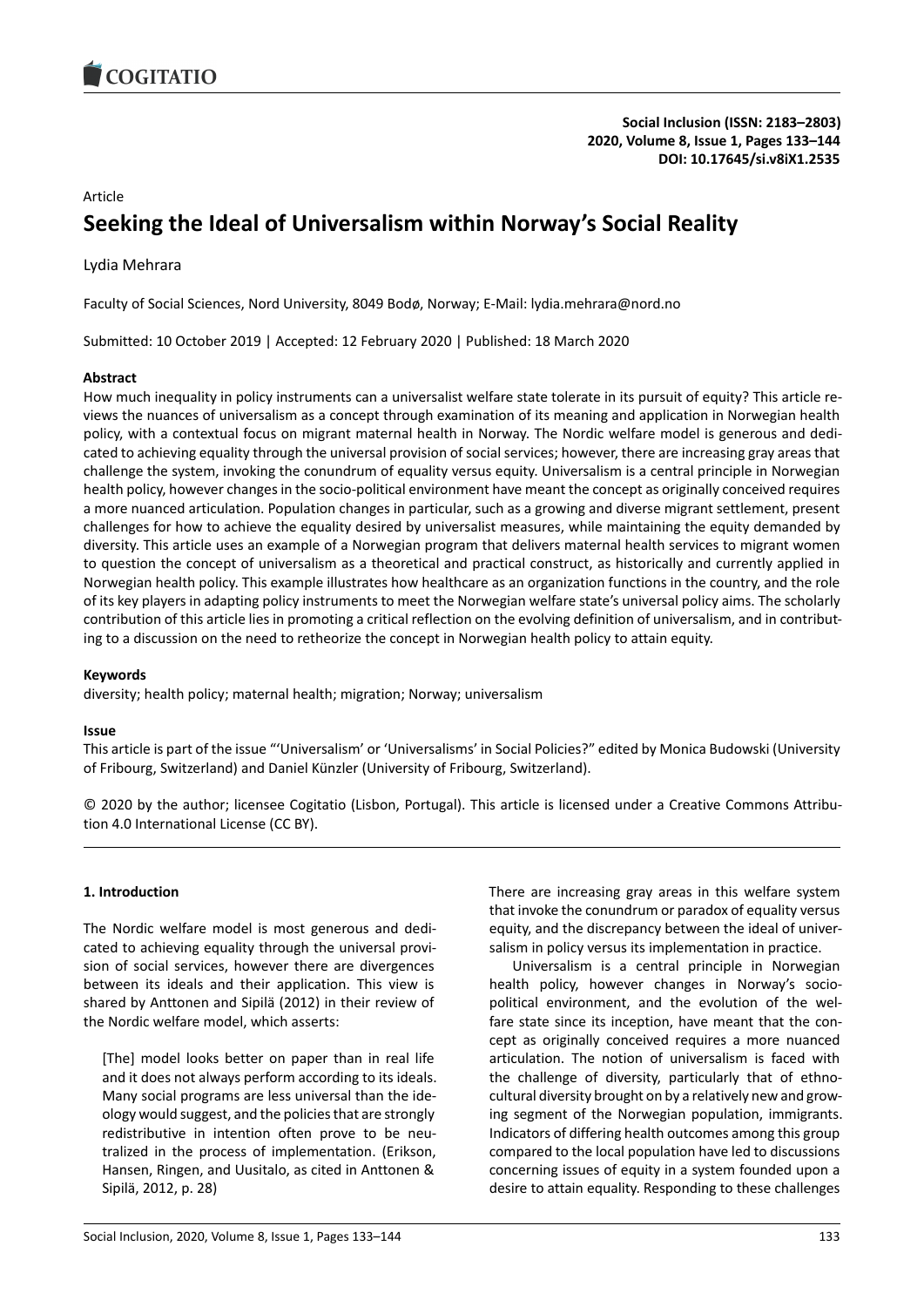has not been easy or without consequence, thus leading to this article's primary analytical question: How much inequality in policy instruments can a universalist welfare state tolerate in its pursuit of equity?

This article examines the meaning and application of universalism in Norwegian health policy as both a theoretical and practical construct. It starts with a history of universalism and its adoption in Norway followed by an overview of Norwegian health policy in relation to immigrant women and their access to maternal health provisions. The argument presented here concerns the paradox of equality and equity as a manifestation of universalism in Norwegian policy. It therefore suggests a more nuanced approach to maternal immigrant health within Norwegian health policy. This task begins with a brief historical account of Norway's adoption of universalism. The next section offers a contemporary overview of Norwegian health policy and illustrates its enactment through the specific example of a local maternal health initiative for immigrant women, whilst addressing the definitions and relationships between the concepts of immigration, diversity, equality, equity and universalism. In light of this example, the following section theoretically explores the concept of universalism, distinguishing its nuances and shortcomings, as compared and linked to the policy and practice nexus of universalism in Norway. A discussion section merges the contextual analyses and the theoretical perspectives of the two preceding sections. In doing so, it reflects critically on the paradox of equality and equity brought forth as a challenge to universalism which Norwegian health policy needs to face in response to growing diversity in the population. This section presents an in-depth review of the divergences between the application of universalism as a concept in policy aims (theory), and in policy instruments (practice) in Norwegian health policy. Finally, the article concludes by examining possibilities of an articulated reiteration of universalism in Norwegian health policy as a resolution to the presented challenge.

# *1.1. A Historical Account of Universalism and the Development of the Welfare State*

The welfare state as a national institution in many countries is relatively new, having emerged in the mid twentieth century in response to societal upheavals. In order to achieve its institutional welfare objectives, a series of social policies, some of which already existed in smaller scales, were gradually implemented by states and thus expanded to cover their entire populations. Norway's adoption of a welfare regime followed a general pattern in developed Western countries having instituted several social reforms during the previous century. The British welfare system, often considered to be the start of a recognized welfare state, emphasized the need for social protection against many of the social ills, and the provision of social insurance as protection built on previous systems, such as had already existed in such places as

Germany and Norway. Such state-based protection systems were considered to be universal and their provisions were to apply to all of society irrespective of individual circumstances, because the improvement of society was the ultimate aim. Individual circumstances and meeting of particular needs could either be incorporated within the universal provisions or addressed separately as general eligibilities. While the Norwegian and British welfare systems differ, as will be described briefly below, universalism, as an ideology emergent from the idea of universally provided services, was a key factor in social provision, including health.

How and why Norway came to adopt universalism as a policy direction is open to different interpretations. For Kuhnle and Hort (2004), the many initiatives of social insurance in Nordic countries before and during the twentieth century paved the path for the adoption of universalism. They identify four central positions in support of universalism: community building, risk exposure, human dignity—i.e., the Universal Declaration of Human Rights in 1948—and economic and bureaucratic efficiency—i.e., eliminating means-testing (Kuhnle & Hort, 2004). For them, these offered the obvious foundations for institutionalizing the principle of universalism across the state. Kautto (2010) instead maintains, it was the particularities of the Scandinavian political, demographic, and cultural climates of the time that led to what has since been labelled the Social Democratic Welfare State system in Scandinavia. Given the largely homogenous populations of Nordic countries then, combined with a common history of social policy development increased the likelihood for the successful adoption of universal ideas. Universalism was justified in this welfare model because it supported national cohesion or unity and increased the functional capacity of citizens. It is beyond the scope of this article to trace these trajectories and conditions in depth, but universalism in Norway owes its particular regime to this history, which has shaped and affected public and social policy since. This article will explore the implications of this broad concept in Norway's welfare institution today.

# **2. Universal Public Health in Norway Today**

Norway has one of the most comprehensive social policy models extending to health policy, with the universal application of provision assuming equal access and benefit. Decentralization is an operational mechanism to ensure efficient distribution, with the State maintaining a regulatory role and local governments being primary providers. Figure 1 illustrates this organization. Here maternal health services are highlighted as this will serve as an example for analyzing universalism as a policy aim (theory) and instrument (practice) in the subsequent section.

All non-hospital based primary healthcare are the responsibility of municipalities (Figure 1). This division of responsibility grants municipalities autonomy and thus a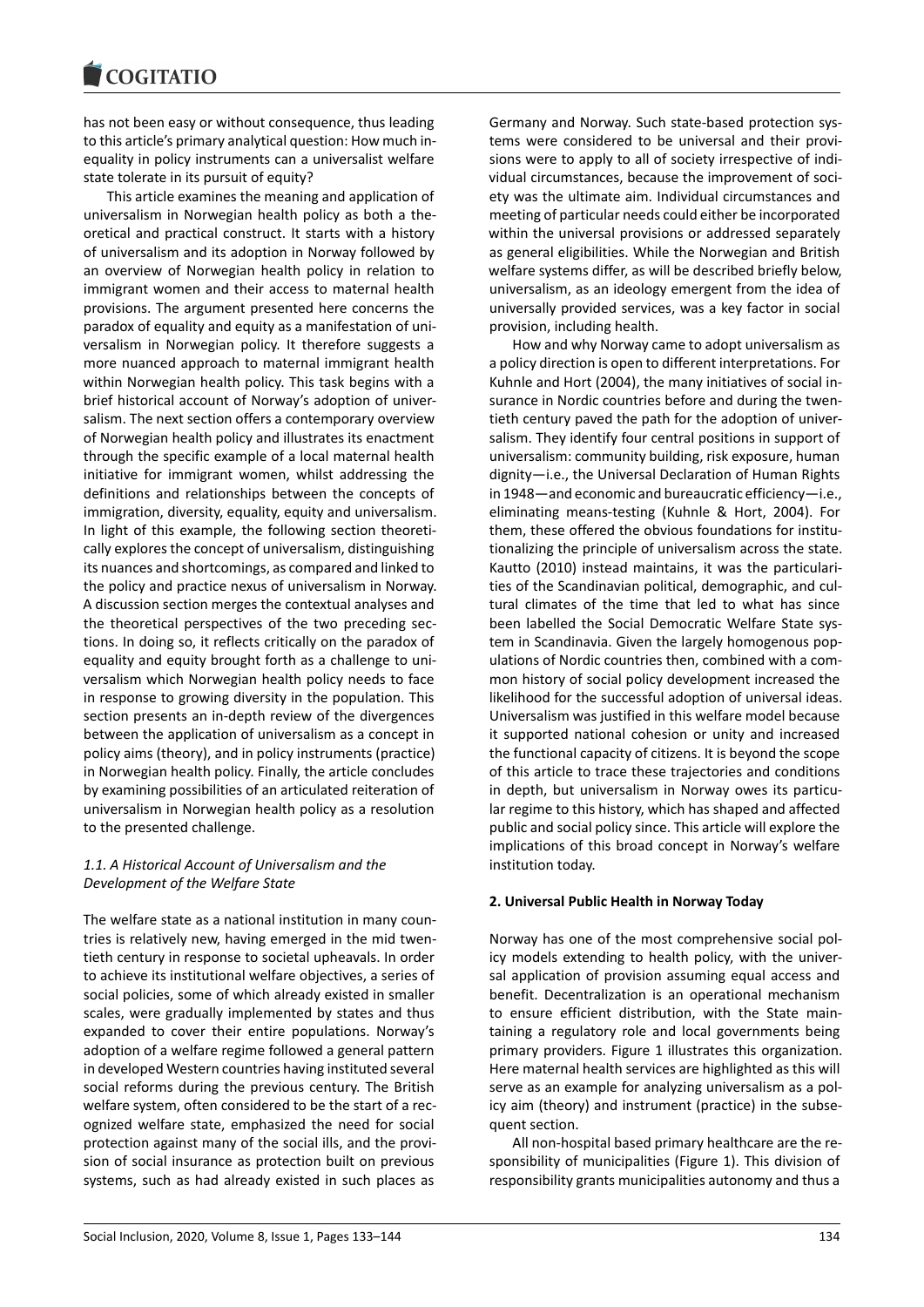

**Figure 1.** Organization of health services in Norway. Figure adapted from Ringard, Sagan, Saunes, and Lindahl (2013, p. 17, Figure 2.1).

degree of flexibility in tailoring service provision within the framework of national guidelines and standards to best meet the particular needs of their local populations. This governance system assumes that primary service provision operates most efficiently at the most local level possible.

Despite attempting maintenance of the welfare state's egalitarian and universalistic ideals through this healthcare distribution model, the responsibility of local municipalities to provide non-hospital based reproductive healthcare means that service provision may vary across the country. Various settlement patterns across the country further complicate the system, as do the challenges of growing ethnocultural diversity resulting from increased immigration in Norwegian society. To contextualize this issue, migrants made up less than two percent of Norway's total population in the 1970s (Vassenden, 2010). Whereas in 2019, persons with immigrant backgrounds, i.e., "persons born abroad with two foreign-born parents and four foreign born grandparents, in addition to persons born in Norway with two foreign-born parents and four foreign-born grandparents" (Statistics Norway [SSB], n.d.) henceforth referred to as migrants, comprise nearly eighteen percent of Norway's population (SSB, 2019). As migration is not explicitly recognized as a determinant of health

in Norwegian health policy, where the focus mostly concerns access, there have been various responses to migrants' needs across Norway.

# *2.1. Migration, Diversity, and the Issue of Equity*

Norway's relative ethnic homogeneity until recently has meant issues of cultural diversity being a necessary target for policy, such as in health, have not been prominent. As described earlier, the development of the Nordic welfare state and the adoption of universalism as a hallmark feature of this model were driven by a collective, post-War sense of unity and desire for equality, facilitated by the homogeneity of their populations. Though positive and progressive in intention, an unexamined ideology of universalism can exclude those who do not conform to the model's homogenic definitions. The dearth of research from a policy to practice perspective in Norway indicates that policy makers and implementors are not cognizant of how people from different sociocultural backgrounds experience universalism in its current blanketed approach. This topic will be elaborated through the example of maternal health services in the following subsections.

Keeping with the need for further research, there now exists an imperative to retheorize universalism and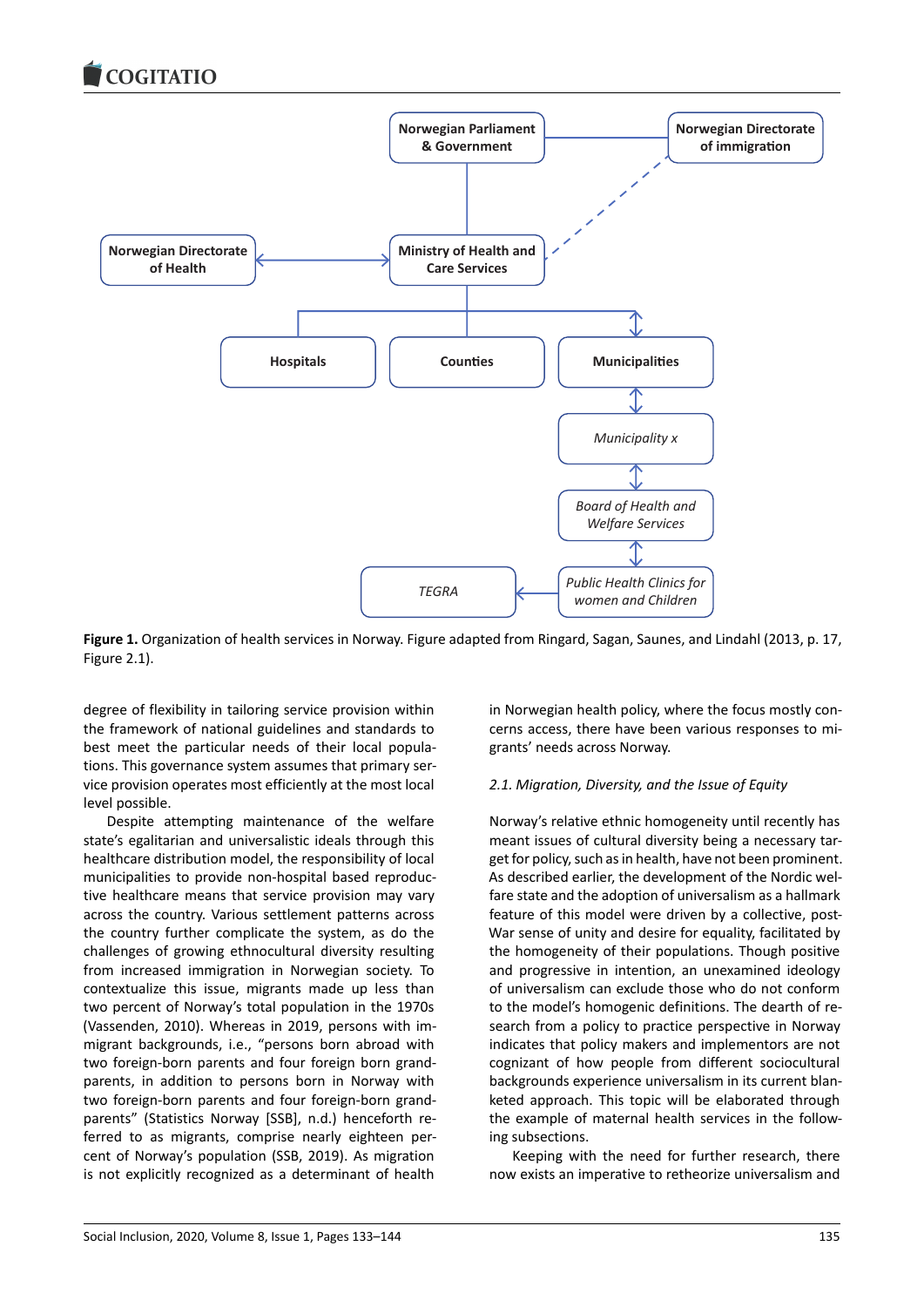#### COQUIATIO

its coexisting nuances as currently applied in health policy to account for the emerging sociocultural diversity. Increasing indicators associated with the growing national migrant population that emphasize the challenges and shortcomings of health policy illustrate this need (Attanapola, 2013; Dahl, 2009; Munthe-Kaas, Bidonde, Nguyen, Flodgren, & Meneses, 2018). This is not only a Norwegian issue; multiple European studies highlight the differences in health outcomes, help seeking and differential access patterns of their migrant populations despite their right to health services (Darj & Lindmark, 2002; Dejin-Karlsson & Östergren, 2004; Ny, 2007; Rechel et al., 2011). Consequently, this presents the challenge of how to achieve the equality or sameness in opportunity desired by universalist ideals of Norwegian social policy whilst ensuring the equity or fairness demanded by Norway's diversity. These challenges are not limited to migrants, but also involve other underrepresented or unrepresented groups within Norwegian society. Immigrant women and the issue of maternal health services is one specific example referenced by this article. The following two subsections lay the contextual foreground for this debate in order to problematize and later address the multifold intricacies of the concepts of equity and equality.

### *2.2. Maternal Health Provisions for Immigrant Women*

Despite the entitlement of all pregnant women to free maternity care regardless of their legal status (Helsenorge, 2019), the discrepancy between equality versus equity, resultant from a blanketed yet indeterminant approach to universalism, is evident in maternal health provision for immigrant women. Despite the universalist assumption of equal rights to health services enabling health equity, equal opportunity and health outcome is not warranted for all immigrant women. Differences in the utilization of prenatal and antenatal care by immigrant women in comparison to nonimmigrant women, and a higher prevalence of complications and unfavorable birth outcomes among this group, indicate these disparities (Nørredam & Krasnik, 2011; Reeske & Razum, 2011). This demonstrates that there are issues of poor access, which must be considered from both institutional and individual perspectives. Institutional access barriers may be due to poor institutional knowledge and resources to address migrant women's health needs, dissemination of information in hard to reach immigrant communities, and perhaps even that of health center proximity. In combination with individual factors embodied by migrant women, such as cultural differences, language barriers, or education level, these can lead to different health seeking patterns, and subsequently to poorer health outcomes for both mothers and infants. Such circumstances are poorly addressed by universalist or state level policy and provisions. In keeping with the decentralized policy framework presented in Figure 1, action has been taken by some municipalities. One such health promotion program offered by a municipality is presented below to facilitate the discussion surrounding the analytical question of how much inequality in policy instruments or treatment can a universalist welfare state tolerate in its pursuit of equity. The information for this case which comes from a previous study by this author (Mehrara, 2017), is utilized like other investigative material in this theoretical article: to illustrate and analyze, but not to empiricize, the enactment of universalism in Norway.

### *2.3. Example of a Local Health Initiative for Immigrant Women*

In the early 2000s, a group of primary maternal health service providers working in a Norwegian municipality with one of the highest concentrations of immigrants in the country designed a program named TEGRA (short for inTEGRAtion; see Stavanger Kommune, 2016). This development was in response to both the challenges they faced in working with migrant women, and the disparities of maternal and child health outcomes they saw in this group over time in comparison to the Norwegian population. After several years of voluntary operation, the project was incorporated formally at the municipal government level and has since received public funding.

TEGRA, which initially began to address the issue of female genital mutilation, has expanded its scope and aims to address broader topics of health promotion aimed at a more diverse group of immigrant women (Mehrara, 2017). TEGRA now offers free comprehensive and linguistically inclusive pre- and post-natal workshops, specifically designed for immigrant women. These workshops play an important role in promoting the integration of immigrant women into Norwegian society by developing their system knowledge, a type of knowledge required for them to understand and navigate the health and welfare system. Not only providing information around pregnancy, childbirth and motherhood in Norway, they support and empower immigrant women to gain an understanding of and access to the available resources. Furthermore, the workshops create a space for network building for these mothers. These actions accumulate and lead to better understanding, trust and use of not only the health system but other social services, and ultimately the integration and overall wellbeing of immigrant women. An additional program objective is to increase the cultural competency of healthcare professionals and other service providers working with immigrant women and their families through education, training and topic specific discussions both at the local and national levels (Helsesøstre, 2007).

This free local health initiative for immigrant women runs in parallel and in addition to the state-run health services in this municipality. The success of TEGRA both in overall qualitative measures of satisfaction from service users, and quantitative reports on the improvement of health and birth outcomes among the immigrant popu-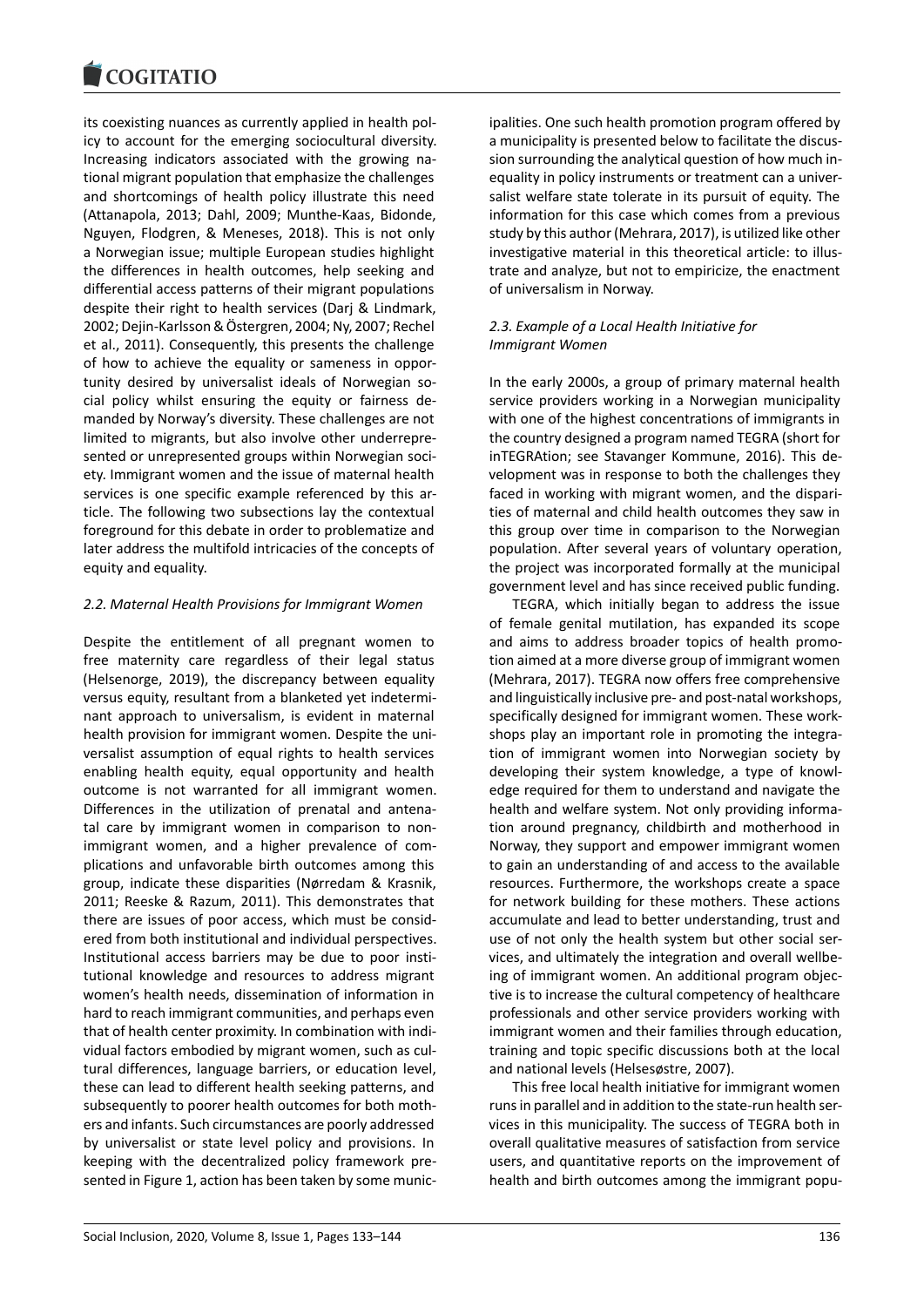lation, reaffirm its necessity. TEGRA's success has gained the praise of both local and national service providers. The municipality's formal recognition of TEGRA shows the incentive and need for such programs, where services are targeted toward specific population groups in Norwegian society who are otherwise overseen by standard distribution protocols. This demonstrates that a degree of selective universalism as described by Carey and Crammond (2017) and discussed further in section three, is well received and required. A similar program has recently been adopted by another Norwegian municipality, where it too has gained popularity. Together, these indicate that the decentralized health governance system allows for some local flexibility toward developing equitable approaches to healthcare.

The downside to this localized response is that due to differences in resources, demographics and responses between municipalities, this approach can inadvertently deepen inequality in the country and within the system. While women in certain municipalities can benefit from extended support programs, women in other Norwegian localities where such tailored programs do not exist, have the complex task of navigating the healthcare system as their own responsibility, which may impact their use and trust of the health system in the long run. This approach to maternal health provision within Norway's universal frame of health policy, leads into this article's critical discussion of whether this system's overarching ideology of fairness actually translates to equity in practice. Before taking this discussion further, it is important to clarify what is meant by equity and equality in the context of diversity and universalism.

### *2.4. Equity and Equality*

Teasing out equity from equality is a complex task. Depending on context, the two are given various definitions. Within the context of this article, equality refers to a sameness in entitlement or right to a standard set of available health services, whereas equity in health is considered a critical aspect of accessibility, and it differs from equality in that it "concerns fairness" (Nørredam & Krasnik, 2011, p. 67). Furthermore, "equity is the absence of avoidable or remediable differences among groups of people, whether those groups are defined socially, economically, demographically, or geographically" (WHO, n.d.). Applying an equality focused policy to the distribution of health services, i.e., granting access to healthcare as a statutory right to all eligible residents in Norway, neither ensures equality in the ability of beneficiaries to access and use services, nor guarantees equality in outcome. An equality-oriented approach, though seemingly fair, overlooks that this equal right needs to be mobilized by its beneficiaries to become an opportunity through which they can benefit from healthcare services to their fullest potential, and to attain equal outcome. While equality implies a right, equity implies both equal opportunity and equal outcome; hence, a policy

following an ideology that is meant to promote equality does not necessarily offer distributive justice or equity in practice. This system-oriented argument is not to insinuate that equality of opportunity and outcome in health are one-dimensional transactions independent of individual factors, or that all migrants have poor health outcomes. As already explained, access to health and consequently health-seeking behavior are multidimensional; therefore, equality of opportunity and outcome do not depend only on the health system, but also on the life course or previous experience of the migrants. This analysis, however, focuses on the role of healthcare as an institution in Norway, because though it may not be the only factor enabling equality of opportunity and outcome, its recognition and response to diversity makes it a significant contributor to broadscale change, and to achieving equity.

The assumption underlying the blanketed approach to universalism in Norway, or its equality focused social and health policy, implies that everyone's needs can be addressed by granting them the same right to healthcare and to a same set of general provisions. Entitlement to a right does not necessarily contribute to fairness because it does not take into consideration the subset of individual or institutional factors that may limit the mobilization of an opportunity. It is therefore important to consider the element of equity in health policy to recognize diverse needs. Though achieving absolute equity is a utopian idea, an equity-oriented policy, conscious of and proactive about the differences among people's needs can lay the foundations for more equitable healthcare system and more equal outcomes.

The recognition of differences is fundamental in order to mobilize a system that provides equal right to healthcare, to a system that offers distributive justice. Awareness of the individualistic needs existent in an ethnoculturally diverse population within the collectivist frame of Norwegian political ideology is essential for promoting equity. The case of TEGRA provides one example of how primary service providers recognized the need to address diversity within the universal approach of healthcare in Norway. Nevertheless, the relationship between equality or equity is more complex than a simple binary of a right and opportunity or outcome. Neither explore the intricacies of diversity within the scope of universalism, in this case, the diversity of immigrant women's maternal health needs in Norway's universal health system. Moreover, the issue goes beyond the scope of health equity, though it is the example through which the concept of universalism is analyzed in this work. The issue of blanketed universalism extends to a general question of inclusion and integration of immigrants in Norwegian social policy. To claim universal equality whilst not recognizing ethnocultural diversity, or how people from different backgrounds experience universalism, reinstates a monocultural view of privilege which may contradict the Norwegian ethos of social democracy, and also contribute to segregation within the population.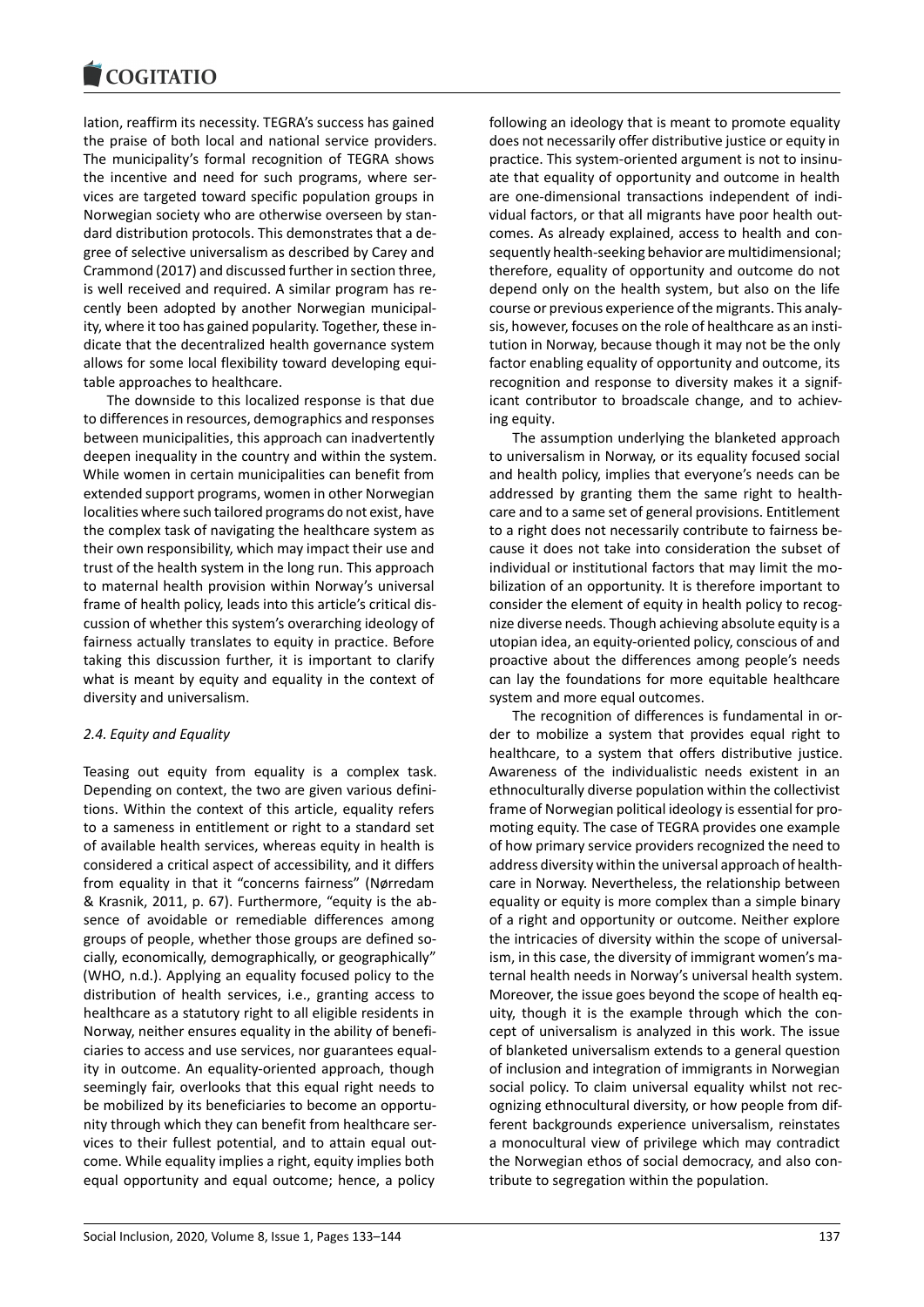This of course is one lens through which the fairness of this universal health system can be analyzed. Another important perspective that the enactment of healthcare in practice should be critiqued from is through questioning whether its current approach to health equity can be problematic. More specifically, can this degree of governmental decentralization, and the autonomy of "streetlevel bureaucrats," itself be viewed as problematic?

TEGRA is an initiative developed in response to a demand, wherein an effort has been made to recognize the diverse maternal health needs of immigrant women. Absence of this program or similar ones, incorporated or accommodated at the central level of health policy in Norway, leaves the responsibility of targeting services and ensuring universalism in practice to primary service providers, such as midwives and health nurses. These actors can be referred to as "street-level bureaucrats," a concept coined by Lipsky (1980), which refers to those actors who use their discretion in amending policy practice: "Street-level bureaucrats in the Nordic states are supposed to implement universalist policies and statutory services within the context of local, democratic institutions" (Vike, 2018, p. 250). In the case of maternal health services for immigrant women in Norway, street-level bureaucrats play a key role in addressing policy shortcomings, by devising grass-root initiatives that tailor general policy recommendations to address the more specific needs of service users. The autonomy of street-level bureaucrats in their role as the 'nuts and bolts' of the policy practice nexus in Norwegian health policy has been fundamental to the continuous expansion and adaptation of social policy to meet the diverse needs of the population. However, this raises a question of whether this is an appropriate and sustainable way to address the challenges of diversity facing Norway's universal social policy.

This approach to universalism certainly has some benefits for health equity, such as providers being able to address the specific needs of service users, however it is simultaneously problematic. Designating street-level bureaucrats to bridge the gaps between the ideal of universalism in policy, to its enactment through practice in their social realities, does not eliminate gaps in central policy and its theoretical underpinnings. Rather, it provides a 'band-aid' solution, where the consequences of this imbalance are most visible, i.e., in municipalities with a high concentration of immigrants. With respect to maternal health initiatives such as TEGRA, the needs of immigrant women in more remote parts of the country without such initiatives are not as explicitly attended to, consequently imposing the service users with a larger burden of personal responsibility to navigate the healthcare system and beyond. Meanwhile, its availability in other regions privileges those immigrants within a specific geographic proximity. This links the argument back to the issue of equality and equity discussed earlier and calls for an examination of the meaning and application of universalism as a concept in Norwegian health policy. The following section dissects universalism as a concept, in

order to provide the theoretical framing for the discussion to follow of whether there is a discrepancy between the ideal of universalism and its application in Norway's social reality in section four.

# **3. Contemporary Deconstruction of Universalism in Norway**

Thus far, the article has focused on the inception of universalism and its application in Norwegian health policy. Some issues were raised with respect to the concept's meaning and relation to diversity, equality and equity, using an example of a local health initiative to both problematize and illustrate the different facets of the argument. This section expands its focus to deconstructing the meaning of universalism as a concept and retheorizing its application in Norwegian health policy. In doing so, it offers a critical review of the contemporary implications of universalism in order to position the analysis of universalism in Norway.

To start, universalism can be comprehended as both a simple or a complex concept; where its meaning has evolved from its traditional sense as a redistribution mechanism, to its meaning being context, time, location and discipline bound. When the concept of universalism was coined, its vague definition allowed for interpretation and thus for different stakeholders to appropriate it to suit their purposes at different times (Anttonen, Haikio, & Kolbeinn, 2012). Through the evolution of its application and more scholarly interest in its variance, the concept has been given multiple meanings: "Rather than referring to some single abstract principle, universalism can be seen as a multidimensional concept that refers to a set of principles" (Stefánsson, 2012, p. 42). Below, views of the concept are represented from three different perspectives, beginning with a theoretical overview, going onto an operational presentation, and finally a comparative analysis of universalism as a distribution mechanism.

### *3.1. Theoretical Overview*

Universalism as a theoretical concept is contested. Anttonen et al. (2012, p. 37), explain universalism as a theoretical dichotomy in which, 'universal' refers to a mechanism of redistribution and the type of welfare state, whereas 'universalism' refers to a "particular kind of social ideology." They exemplify this referring to its adoption in the British welfare model as the nature of benefits, and in the Nordic model as a spirit and ideology. Stefánsson (2012) argues instead that from a theoretical perspective, universalism refers to person-state relationships and social inclusion, whereas in a procedural sense it describes a distributive process(es). A simple reiteration of these views can instead maintain that universalism can be used to define policy aims or instruments, one outlook emphasizing a theoretical ideology and the latter practicality or processes of distribution. This distinction is exemplified in Table 1.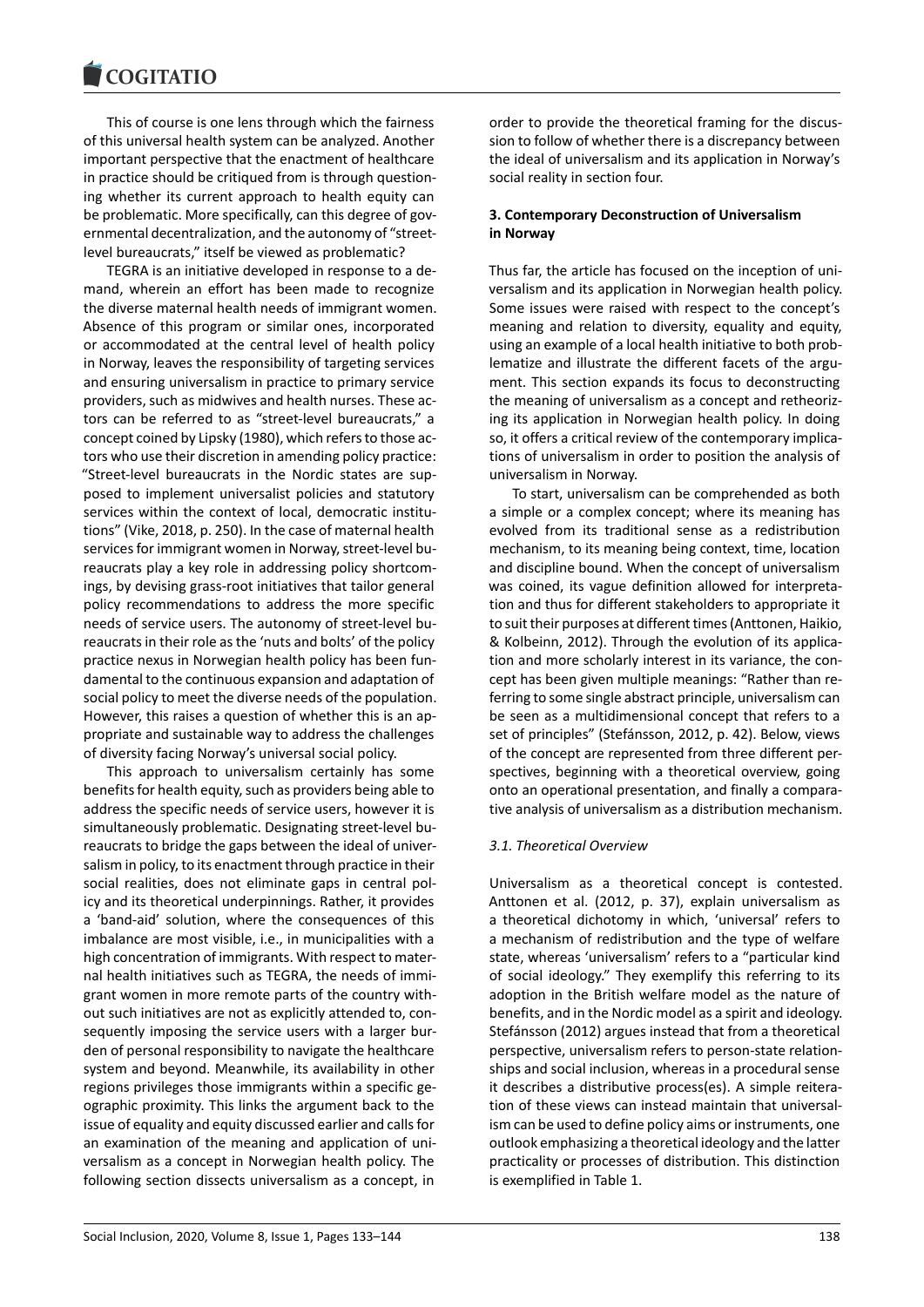| Theoretical dichotomy | Universalism of policy aims                                          | Universalism of policy instruments<br>Universalism as an operational principle<br>Mechanism of distribution (Stefánsson, 2012) |  |
|-----------------------|----------------------------------------------------------------------|--------------------------------------------------------------------------------------------------------------------------------|--|
| Central dogma         | Universalism as a social ideology                                    |                                                                                                                                |  |
| Focus                 | Person-state relationship and social<br>inclusion (Stefánsson, 2012) |                                                                                                                                |  |
| Effect                | Consequentialist (Anttonen et al., 2012)                             | Procedural (Anttonen et al., 2012)                                                                                             |  |
| Example               | Nordic universalism                                                  | British universalism                                                                                                           |  |

**Table 1.** Universalism as policy aim compared to universalism as policy instrument.

Universalism, a complex theory, cannot only be described as a mutually exclusive dichotomy, as presented in Table 1. For the universalism of policy instruments to come about, some underlying universalist ideology is prerequisite; likewise, for the translation of universal policy aims, policy instruments require awareness of and operation within a universalist frame. One might argue, rather, that the theory of universalism exists on a continuum. Though universalism forms the underpinning ideology of welfare policy in Norway, Norwegian universalism cannot be distilled to emphasize only an ideology, or the universalism of policy aims and of social inclusion. Universalism in Norway is also an applied policy approach or instrument for the redistribution of social and welfare services across the country. In a comparative example, the UK policy framework predominately presents universalism as a redistribution mechanism (Anttonen et al., 2012). Though a degree of universal ideology exists, the focus in the UK is on the application of universalism as an operational principle for some services such as primary education and healthcare, as opposed to a political ideology encompassing all public services as in Norway.

This variation in characterization also continues in the application of universalism, where varieties of universalism coexist both at an institutional level and at the practice level, and where "each dimension of universalism is a matter of degree not a dichotomy" (Anttonen et al., 2012, p. 189). Scholarship thus emphasizes that the universality of programs lies on a spectrum of universalism in both its theoretical ideology and its practical ap-

plication. The following subsection therefore examines different types of universalism on this continuum.

### *3.2. Operational Presentation*

To begin, Carey and Crammond (2017) provide an operational definition of universalism by dividing the concept into two broad institutional approaches based on how a government defines service provision, i.e., general or specific universalism. They describe 'general universalism' as a type of universalism where "flat-rate benefits are applied to all, irrespective of citizenship, class, means or need" (Carey & Crammond, 2017, p. 304); whereas 'specific universalism' "supports free, universal availability of public services…to all on the basis of citizenship (though it does not necessarily guarantee universal access)," and "goes beyond flat-rate benefits in an attempt to redress existing inequalities" (Carey & Crammond, 2017, p. 305). This is presented in Table 2.

The concept of selectivism can be applied within the framework of specific universalism, where the definition and scope of social benefits still tend toward broad definition based on a general concept of common good. Selectivism differs from residualism, whereby benefits are not only targeted to the poor, and is concerned with targeting services to population subgroups based on their needs. Some scholars argue that like residualism, selectivism does not fit within the framework of universalism because it is not all inclusive and thus discriminatory (Anttonen & Sipilä, 2012). However, Carey and

| Institutional approaches | General universalism<br>Specific universalism                                                                        |                                                                                                                                                                                                                                                          |  |
|--------------------------|----------------------------------------------------------------------------------------------------------------------|----------------------------------------------------------------------------------------------------------------------------------------------------------------------------------------------------------------------------------------------------------|--|
| Rationale                | Protection of the population through<br>flat-rate benefits for everyone                                              | Universal social benefits to promote social<br>rights and social equality                                                                                                                                                                                |  |
| Examples                 | Infectious disease control and sanitation                                                                            | Public health insurance; public schools                                                                                                                                                                                                                  |  |
| Eligibility              | Impartial distribution to the entire population                                                                      | Based on citizenship                                                                                                                                                                                                                                     |  |
| Limitations              | Can only be applied in certain contexts<br>where the need triumphs above social,<br>political and economic barriers. | Though there is more targeting, this type of<br>universalism still too general as it overlooks<br>sociocultural diversity and does not<br>therefore guarantee equal benefit within<br>society because it impartially favors<br>predominant social norms. |  |

| Table 2. Operational overview of universalism as institutional approaches. Adapted from Carey and Crammond (2017). |  |  |
|--------------------------------------------------------------------------------------------------------------------|--|--|
|--------------------------------------------------------------------------------------------------------------------|--|--|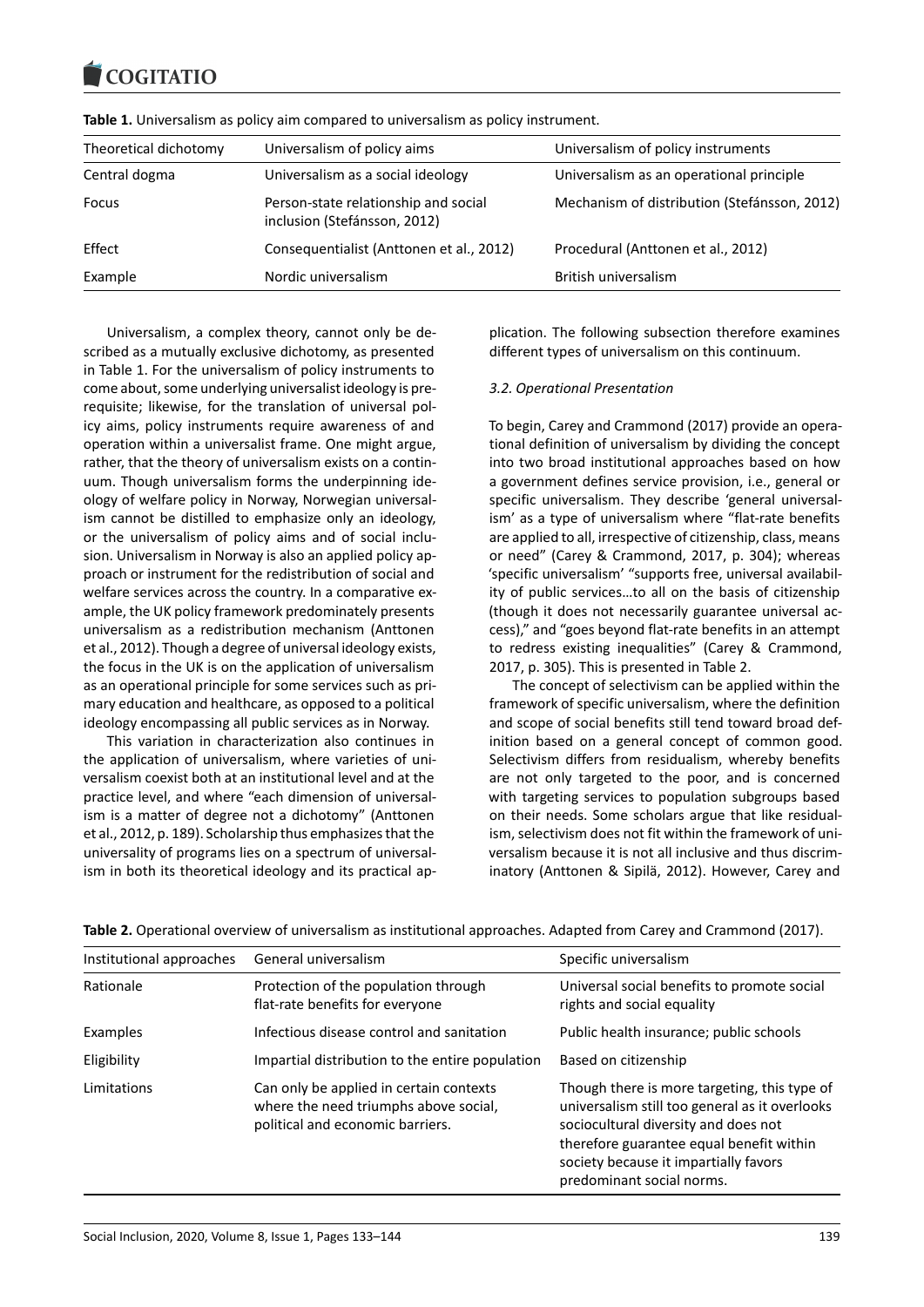Crammond (2017, p. 304) argue for selectivism within the frame of universalism, explaining that "while universalism is regarded as a precondition of equality, it does little to promote redistribution and ignores existing inequalities." Thus, a degree of targeting or tailoring of services is required within a proportionate application of universalism to achieve health equity (Carey & Crammond, 2017; Carey, Crammond, & de Leeuw, 2015).

Selectivism is further subdivided into two categories, positive and negative (Carey et al., 2015; see Figure 2). Within a universal system, positive selectivism addresses the specific needs of particular groups through a decentralized model of welfare governance, where without any means-testing schemes, "state funded agencies embedded in communities are sensitive to, and can cater for, difference and diversity" (Carey & Crammond, 2017, p. 305). Examples include programs, such as that of TEGRA illustrated in section two, that offer additional support within a public system to specific groups based on their needs. Negative selectivism however, "targets the provision of services and assistance on the basis of individual means (i.e., using means-testing) within a universal framework" (Carey & Crammond, 2017, p. 305). This type of targeted universalism is often argued to be stigmatizing because it is susceptible to defining disadvantage on the basis of means testing. Finally, there exists the notion of particularism, which is at the opposite end of general universalism on the impartiality scale, as it profoundly emphasizes recognition of all types of diversity in society and consumer choice in tailoring government services. In other words, particularism is a very individualized system and the antithesis of universalism's collectivist underpinnings, with a high degree of targeting at the cost of a high degree of impartiality or eligibility criteria. Figure 2 below represents these different distribution methods relative to their degree of impartiality and targeting.

The breakdown of universalism as theoretical and operational constructs, or as policy aims and policy instruments, sets the analytic framework for investigating universalism in Norwegian health policy. Bringing together this conceptual framework with the example of TEGRA in section two, the types of universalisms at play in Norwegian health policy can be extrapolated by analyzing the nuances surrounding this issue's policy and practice nexus.

### **4. Discussion**

This article has examined the policy and practice of universalism in Norway, posing the question: How much inequality in policy instruments can a universalist welfare state tolerate in its pursuit of equity? This section synthesizes the various discussions on the topic thus far and reflects on both the adoption and application of universalism in Norway, offers suggestions for retheorization of the concept, and makes recommendations for policy and further research.



Degree of Imparality

**Figure 2.** Universal benefit distribution based on degrees of impartiality and targeting. Adapted from Carey and Crammond (2017).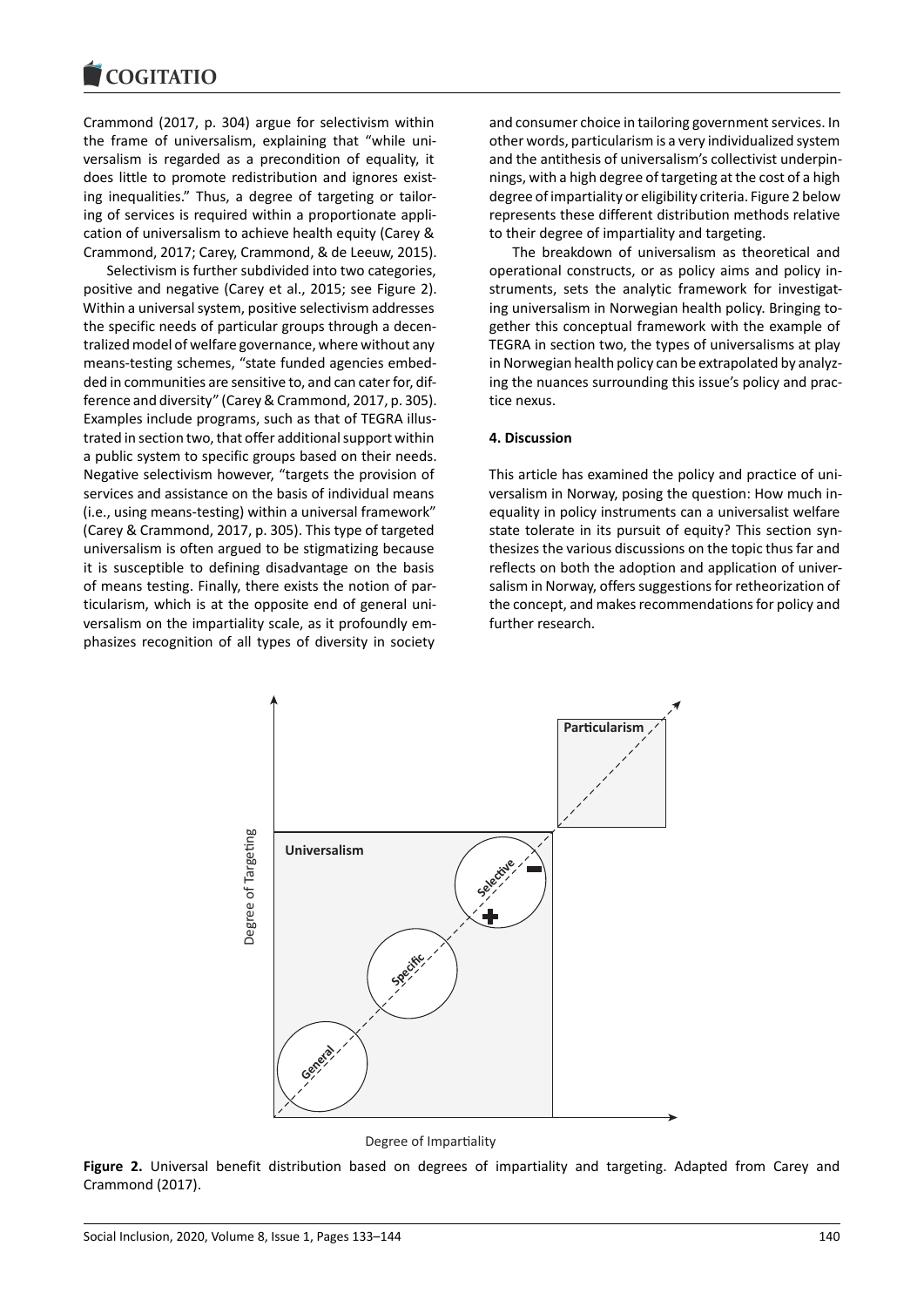## *4.1. Reflections on Norwegian Universalism*

Norway's approach to social policy aims strongly resonates with a generic notion of universalism, particularly, that of specific universalism, where the only eligibility criterion is legal residency status (Table 2). This simplistic and all-encompassing definition traces back to the principle's historical foundations. Meanwhile, in the implementation of its policy instruments, i.e., governance of distribution, and particularly healthcare, Norway's decentralized approach allows for a great degree of malleability. This enables different localities in the country to adopt various methods of redistribution and service provision within the frame of the central general government guidelines. Targeted programs that operate in addition and or in parallel to standard services for at risk or minority populations, who due to various factors may otherwise be impeded from benefiting from these services, are included here.

There are of course benefits to geographic localized targeting, the major one being cost savings, i.e., not spending on programs that are not uniformly needed across the country. The second benefit of this approach is the autonomy and the flexibility it gives municipalities and street-level bureaucrats to design and offer relevant programs within the scope of national requirements, as programs can be continuously launched and altered to meet local demands. This ties in with another benefit of small-scale local projects, their ability to circumvent bureaucratic hurdles.

Nevertheless, there are less favorable aspects to this approach. To begin, though needs may vary within a diverse population, the fact that many social and health needs are universal cannot be discredited; therefore, it is flawed to assume that a health disparity linked to ethnocultural diversity is only specific to a single municipality. It may be that some social challenges or needs are more visible or frequent in some parts of Norway due to demographic variables such as its immigrant population, average age, unemployment status, and more; yet they cannot suppose the regional specificity of these problems. Secondly, local programs may be cost effective in the short run; however, such needs often persist and grow in a population, and thus in the long run, and in lieu of systematic programs collectively targeting the common needs of a particular populations, the burden will fall on individual service providers and service users, resulting in the consumption of more time and resources. Likewise, in the absence of a standardized audited protocol, the effectiveness of the latter scenario may vary extensively from one provider to another. Hence, not only can this be financially costly to the system, it can also challenge the service providers and affect the quality of care they provide.

The selectivist approach to universalism, adopted to address the gaps inherent to this policy aim in the enactment of policy instruments, brings about yet another set of challenges. The case of TEGRA presents a 'positive selectivist' approach to targeting of services to immigrant women, wherein "positive selectivism aims to provide additional services and resources for certain groups on the basis of needs (e.g., without means testing)" by being more sensitive to difference and catering to diversity (Carey & Crammond, 2017, p. 305). Although at first glance, this seems like an equitable approach to distribution, even within this framework, the needs of beneficiaries are potentially defined homogenously through the lens of those in power, the mostly ethnically Norwegian primary care providers. Programs developed based on what the service providers assume a specific group of the recipients' needs to be can unconsciously counter their positive intentions of addressing different needs of the population (Carey & Crammond, 2017). This argument also questions the degree of choice that can be tolerated in a universal welfare system, and hence distilled into the paradigm of new public management; nevertheless, this article's scope is limited to merely signaling these possibilities.

# *4.2. Recommendations for Policy and Research*

In asking whether the systematic targeting of services should be incorporated at the national level within the frame of universal social policies, it is argued that local initiatives targeting universal benefits through positive selectivist measures, should be audited by the municipality. If they are running as a formal function locally, they should then be audited by national authorities such as the Directorate of Health, and they should meet certain standards to ensure service users' satisfaction, or contribute to statistical improvements of dependent variables, such as better maternal and birth outcomes. Furthermore, there should be more dialogue between service providers and policy makers as to why these programs are beneficial, and whether and how they could be incorporated nationally to benefit more people. TEGRA's example shows that such programs respond to a common need or demand in addition to health promotion and preventive care, and that participation in such programs can improve the cultural health capital of immigrant women. Shim (2010, p. 1) defines cultural health capital as "the repertoire of cultural skills, verbal and non-verbal competencies, attitudes and behaviors and interactional styles, cultivated by patients and clinicians alike, that, when deployed, may result in more optimal healthcare relationships." Participation in such programs expands benefits beyond a specific service by giving service users the knowledge, tools, and skills to navigate the system, and to mobilize and optimize the healthcare opportunities to which they are entitled. The question remains of why the systematic targeting of services, especially in cases where they have been tried and tested, is not incorporated nationally.

To summarize this conceptual review of universalism, the principle of universalism is loosely defined in Norwegian health policy, and in its current form, it can-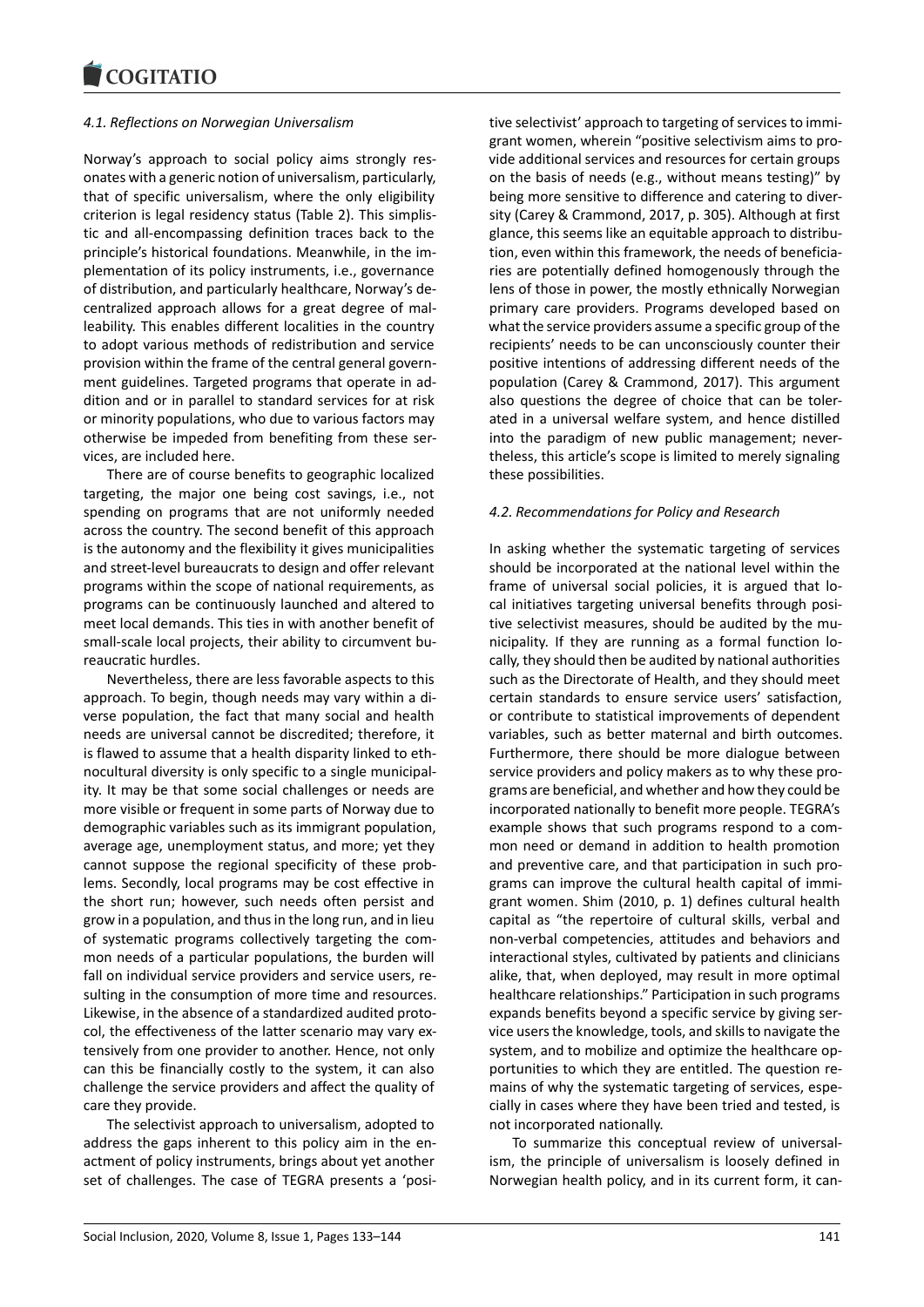#### COQUIATIO

not deliver to its ideals in practice. The principle, as it stands today, is a vague amalgamation of its nuances as a theoretical ideal from the time of its inception in the Norwegian welfare state, and of its locally defined and applied definitions as a principle for practice: "The conceptual history of universalism would appear to be closely linked with the making of social policy" (Anttonen & Sipilä, 2012, p. 37). While providing the foundations for constructing a welfare system with social democratic ideals and reflecting a collective interest in a common good, there are now greater expectations from the modern welfare state, and the needs it must cater to are wider in scope and variety than at its inception. Socio-political changes, population growth, aging population and more ethnocultural diversification impose new challenges on the universal policies of the welfare state, specifically on what those policies ought to imply beyond their theoretical shell of policy aims, and in practice as well.

In Norway, the burden of bridging the gap between the ideal of universalism in policy, versus its enactment at the service delivery level, is currently left to public service agents. However, without the formal recognition of these shortcomings at the national level, the paradox of the equality demanded by universalism and the equity demanded by diversity also remains.

Through providing 'equal' treatment or access to different groups, the thought in many universalistic welfare states, such as Norway, at least from a historical standpoint that remains deeply embedded in policy today, is that equality will result. However, "welfare scholars argue that many states which have been described as 'universal,' exclude certain groups by virtue of viewing populations as homogenous" (Carey & Crammond, 2017, p. 304). This indicates a problem with the sameness in treatment, as in the model of specific universalism adopted in Norwegian health policy, as assuming an impartial solution to provision can be insensitive to some people's needs and ability to access services, especially those whose needs fall outside the margins of the dominant society and culture. As stated earlier, though the core principle of universalism is considered prerequisite to achieving equality, in its application, when differences among individuals and their needs are overlooked, it consequently results in countering its objectives of equal distribution or opportunity (Carey & Crammond, 2017). To therefore ensure equality, differences must be considered and, with that, "to be sensitive to differences in need, Dworkin's theory of equality argued that individuals must be treated differently" (Carey & Crammond, 2017, p. 304). In the case of migrant maternal healthcare in Norway, notions of universalism in the distribution of maternal healthcare may obscure social diversity, because notions of good practice and understandings of diverse needs may vary across and within different localities.

Nevertheless, targeting services and redefining universalism with a felt-tipped pen in order to make it truly 'universal,' both in theory and practice, leads to the im-

portant question, posed by Carey and Crammond (2017, p. 304) of "how much diversity should policies and programs seek to encompass." More specifically, this leads to the central analytical question of this article: How much inequality in policy instruments can a universalist welfare state tolerate in the pursuit of equity?

Perhaps the answer to these questions lies beyond universalism, or perhaps it requires a more nuanced articulation of universalism. The reconsideration of social policy, including health policy in Norway does not require a total redefinition, rather it requires a rethinking and clarification of the conceptualization of universalism and its implications. Most certainly, "universalism is not a panacea" (Anttonen et al., 2012, p. 187) and there will always be shortcomings. But fine-tuning the theory, and its consequences in practice, can reduce some of the discrepancy the concept carries between equality and equity in Norwegian social policy. Despite some gray areas, Norwegian health policy remains one of the most comprehensive and successful health systems in the world. However, to uphold this status, it requires a more systematic and pragmatic approach to dealing with change, especially concerning its increasingly diverse ethnocultural population. The emphasis in Norwegian health policy should therefore go beyond the eligibility issues, i.e., specific universalism (Table 2), to how to be more inclusive and efficient in addressing the different needs of the population it covers, i.e., through positive selectivism. There needs to be recognition at the national level that, "citizenship is an equal status for all citizens but affects them differently" (Stefánsson, 2012, p. 62), which is true of universalism as well in that not everyone experiences it the same way. This primarily requires the problematization of this issue and its shortcomings in policy. Secondly, the engagement of service users from the population's minority groups and their collaboration with service providers and policy makers can enhance the understanding and accommodation of their particular needs.

The key for answering the article's analytical question is not in the invention of a barometer to measure the capacity of universalist policy aims in tolerating inequality of treatments through universal policy instruments in the pursuit of equity, but in exploring whether there is at all a capacity within this social policy framework to dissect the nuances of universalism as a concept in theory and in practice. This is undoubtedly a mammoth task, but through the theoretical analysis of health policy in Norway, and the concept of universalism, this article means to initiate this process and spark further discussion and research.

# **5. Conclusion**

This article reflected on the concept of universalism in social policy, to challenge its orthodox notions of idealism and equality with the questions of change and diversity, within the frame of health equity in Norway. Labeling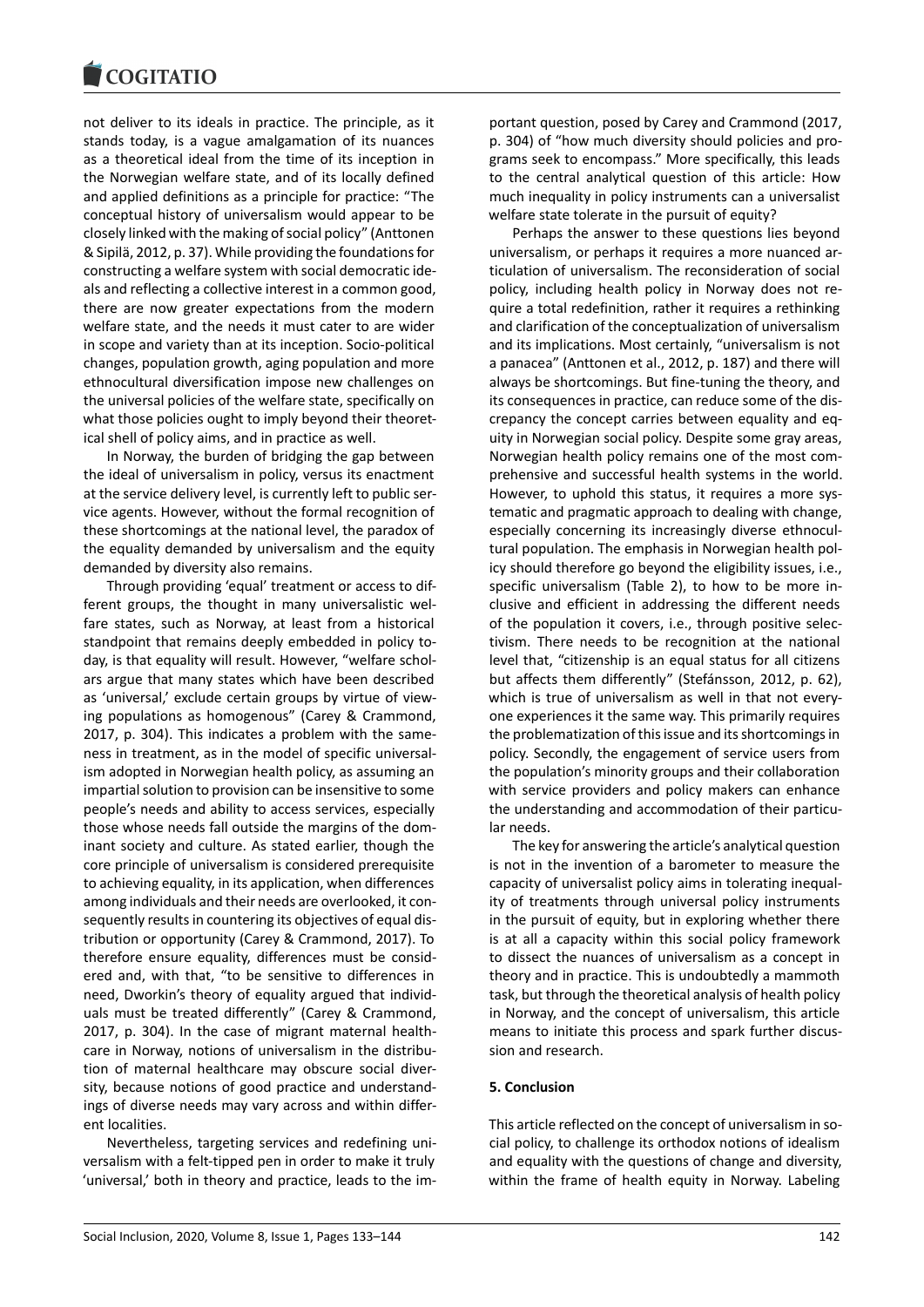Norway's health system as universalist, prompted a dissection of the concept as adopted and applied through an example of its enactment to explore the implications of universalism in this system, and whether and how a gap between policy and practice is bridged.

Despite the analyses and recommendations presented in this article, the overarching issue of whether universalism is a sustainable approach to health equity remains. The balance of equality and equity is sensitive within universalism, where too much emphasis on equality can overlook intricate effects of equity, and likewise, too much focus on equity may overthrow the notion of equality altogether. Absolute equity is a utopian ideal, and Norway's universal welfare system will unavoidably result in some degree of inequity within the population, as universalism as a theory or policy aim is inherently limited by its collectivist nature. Notwithstanding this barrier, a balance between equity and equality could be achieved in Norway's health policy through the collaboration of service users, service providers and policymakers in reevaluating policy measures and devising a more nuanced application of universalism in accordance to the diversifying needs of contemporary Norwegian society.

## **Acknowledgments**

First and foremost, I thank all the reviewers and editors involved in the revisions of this work for *Social Inclusion* for their valuable feedback. Furthermore, I extend my gratitude to my doctoral supervisors, Professor Trude Karine Olaug Gjernes at Nord University and Dr. Susan Young at the University of Western Australia for their continued guidance and assistance. Finally, I thank Dr. Jessica Allen Hanssen at Nord University for her input and proofreading of this article.

# **Conflict of Interests**

The author declares no conflict of interests.

# **References**

- Anttonen, A., Haikio, L., & Kolbeinn, S. (2012). The future of the welfare state: Rethinking universalism. In A. Anttonen, L. Haikio, & S. Kolbeinn (Eds.), *Welfare state, universalism and diversity* (pp. 187–196). Cheltenham: Edward Elgar Publishing.
- Anttonen, A., & Sipilä, J. (2012). Universalism in the British and Scandinavian social policy debates. In A. Anttonen, L. Haikio, & S. Kolbeinn (Eds.), *Welfare state, universalism and diversity* (pp. 16–41). Cheltenham: Edward Elgar Publishing.
- Attanapola, C. T. (2013). *Migration and health: A literature review of the health of immigrant populations in Norway*. Trondheim: NTNU Social Research. Retrieved from https://samforsk.brage.unit. no/samforsk-xmlui/handle/11250/2365877
- Carey, G., & Crammond, B. (2017). A glossary of policy

frameworks: The many forms of 'universalism' and policy 'targeting.' *Journal of Epidemiology and Community Health*, *71*(3), 303–307. http://dx.doi.org/ 10.1136/jech-2014-204311

- Carey, G., Crammond, B., & de Leeuw, E. (2015). Towards health equity: A framework for the application of proportionate universalism. *Internati[onal Journal for Eq](http://dx.doi.org/10.1136/jech-2014-204311)[uity in Health](http://dx.doi.org/10.1136/jech-2014-204311)*, *14*(1), 81. http://dx.doi.org/10.1186/ s12939-015-0207-6
- Dahl, E. (2009). Health inequalities and health policy: The Norwegian case. *Norsk Epidemiologi*, *12*(1), 69–75. https://doi.org/10.5324/[nje.v12i1.521](http://dx.doi.org/10.1186/s12939-015-0207-6)
- Dar[j, E., & Lindmark, G. \(](http://dx.doi.org/10.1186/s12939-015-0207-6)2002). Not all women use maternal health services. Language barriers and fear of the examination are common. *Lakartidningen*, *99*(1/2), [41–44.](https://doi.org/10.5324/nje.v12i1.521)
- Dejin-Karlsson, E., & Östergren, P.-O. (2004). Country of origin, social support and the risk of small for gestational age birth. *Scandinavian Journal of Public Health*, *32*(6), 442–449. https://doi.org/10.1080/ 14034940410028172
- Helsenorge. (2019). Pregnancy and maternity care in Norway. *Helsenorge*. Retrieved from https://helsenorge. no/other-languages/englis[h/pregnancy-and](https://doi.org/10.1080/14034940410028172)[maternity-care](https://doi.org/10.1080/14034940410028172)
- Helsesøstre. (2007). Jærstrendene—Manges helsekilde Helsesøstre [Public health nurses. [Jærstrendende—A](https://helsenorge.no/other-languages/english/pregnancy-and-maternity-care) [source for helath"\] \(Report No. 1–2007\). Ask](https://helsenorge.no/other-languages/english/pregnancy-and-maternity-care)im: Øst[fold Trykkeri AS](https://helsenorge.no/other-languages/english/pregnancy-and-maternity-care). Retrieved from https://www.nsf.no/ Content/252225/HELSES\_1\_07.pdf
- Kautto, M. (2010). The Nordic countries. In F. G. Castles, S. Leibfried, J. Lewis, H. Obinger, & C. Pierson (Eds.), *The Oxford handbook of the welfare state*[. Oxford: Oxford](https://www.nsf.no/Content/252225/HELSES_1_07.pdf) [University Press.](https://www.nsf.no/Content/252225/HELSES_1_07.pdf)
- Kuhnle, S., & Hort, S. E. (2004). *The developmental welfare state in Scandinavia: Lessons for the developing world*. Geneva: United Nations Research Institute for Social Development.
- Lipsky, M. (1980). *Street level bureaucracy: Dilemmas of the individual in public services*. New York, NY: Russell Sage Foundation.
- Mehrara, L. (2017). *Imperfections of a perfect state—A social policy analysis of the provisions of maternal health services for migrant women in Norway: A case study on Stavanger* (Unpublished Master's dissertation). University of Stavanger, Stavanger, Norway. Retrieved from http://hdl.handle.net/11250/2450604
- Munthe-Kaas, H. M., Bidonde, J., Nguyen, L., Flodgren, G., & Meneses, J. (2018). *Effect of health equity tools for immigrants: A systematic review*. Trondheim: Norwegian I[nstitute of Public Health. Retrieved from](http://hdl.handle.net/11250/2450604) https://www.fhi.no/en/publ/2018/Effect-of-healthequity-tools-for-immigrants-a-systematic-review
- Nørredam, M., & Krasnik, A. (2011). Migrants' access to health services. In B. Rechel, P. Mladovsky, W. Devillé, [B. Rijks, R. Petrova-Benedict, & M. McKee \(Eds.\),](https://www.fhi.no/en/publ/2018/Effect-of-health-equity-tools-for-immigrants-a-systematic-review) *Mi[gration and health in the European Union](https://www.fhi.no/en/publ/2018/Effect-of-health-equity-tools-for-immigrants-a-systematic-review)* (pp. 67–78). Maidenhead: Open University Press.